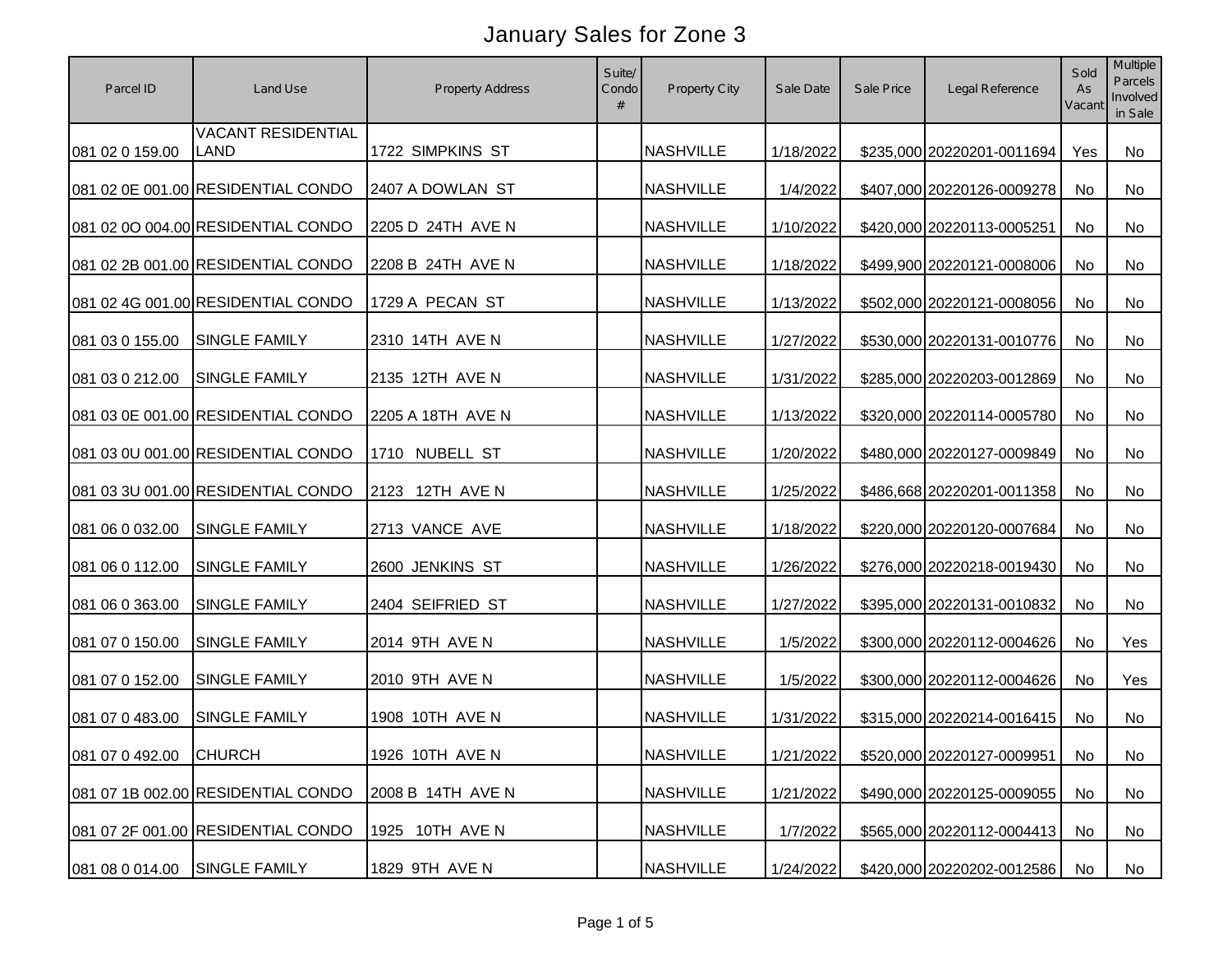| Parcel ID       | Land Use                           | Property Address     | Suite/<br>Condo<br># | Property City    | Sale Date | Sale Price | Legal Reference               | Sold<br>As<br>Vacant | <b>Multiple</b><br>Parcels<br>Involved<br>in Sale |
|-----------------|------------------------------------|----------------------|----------------------|------------------|-----------|------------|-------------------------------|----------------------|---------------------------------------------------|
| 081 10 0 095.00 | <b>DUPLEX</b>                      | 2406 SANTI AVE       |                      | <b>NASHVILLE</b> | 1/12/2022 |            | \$250,000 20220120-0007800    | No                   | No                                                |
| 081 10 0 354.00 | <b>DUPLEX</b>                      | 1626 23RD AVE N      |                      | <b>NASHVILLE</b> | 1/31/2022 |            | \$289,000 20220211-0016267    | No                   | No                                                |
| 081 11 0 129.00 | <b>SINGLE FAMILY</b>               | 2105 OSAGE ST        |                      | <b>NASHVILLE</b> | 1/25/2022 |            | \$350,000 20220207-0013666    | No                   | No                                                |
| 081 11 0 285.00 | <b>SINGLE FAMILY</b>               | 1603 16TH AVE N      |                      | <b>NASHVILLE</b> | 1/10/2022 |            | \$227,000 20220128-0010220    | No                   | No                                                |
| 081 11 0 460.00 | <b>SINGLE FAMILY</b>               | 1708 12TH AVE N      |                      | <b>NASHVILLE</b> | 1/21/2022 |            | \$485,500 20220127-0009895    | No                   | No                                                |
| 081 11 0 559.00 | <b>SINGLE FAMILY</b>               | 1602 12TH AVE N      |                      | <b>NASHVILLE</b> | 1/6/2022  |            | \$250,000 20220114-0006001    | No                   | No                                                |
| 081 11 0 567.00 | <b>SINGLE FAMILY</b>               | 1629 11TH AVE N      |                      | <b>NASHVILLE</b> | 1/7/2022  |            | \$520,000 20220114-0006280    | No                   | No                                                |
| 081 11 0 614.00 | <b>SINGLE FAMILY</b>               | 1610 B 12TH AVE N    |                      | <b>NASHVILLE</b> | 1/12/2022 |            | \$665,000 20220118-0006552    | <b>No</b>            | <b>No</b>                                         |
| 081 14 0 052.00 | <b>SINGLE FAMILY</b>               | 2506 SCOVEL ST       |                      | <b>NASHVILLE</b> | 1/26/2022 |            | \$370,000 20220210-0015482    | No                   | No                                                |
| 081 14 0 103.00 | <b>SINGLE FAMILY</b>               | 1604 24TH AVE N      |                      | <b>NASHVILLE</b> | 1/28/2022 |            | \$300,000 20220204-0013196    | No                   | No                                                |
| 081 15 0 108.00 | <b>ZERO LOT LINE</b>               | 1519 A 21ST AVE N    |                      | <b>NASHVILLE</b> | 1/25/2022 |            | \$220,000 20220209-0014725    | No                   | No                                                |
|                 | 081 15 0C 005.00 RESIDENTIAL CONDO | 1511 B 21ST AVE N    |                      | <b>NASHVILLE</b> | 1/14/2022 |            | \$220,000 20220209-0015139    | No                   | No                                                |
| 090 08 0 055.00 | <b>SINGLE FAMILY</b>               | 670 ANNEX AVE        |                      | <b>NASHVILLE</b> | 1/28/2022 |            | \$325,000 20220131-0011085    | No                   | No                                                |
| 090 12 0 155.00 | <b>SINGLE FAMILY</b>               | 6317 EDSEL DR        |                      | <b>NASHVILLE</b> | 1/10/2022 |            | \$405,000 20220118-0007056    | No                   | No                                                |
| 090 12 0 319.00 | <b>SINGLE FAMILY</b>               | 516 FOUNDRY DR       |                      | <b>NASHVILLE</b> | 1/12/2022 |            | \$425,000 20220113-0005044    | No                   | No                                                |
|                 | 090 12 0Q 015.00 RESIDENTIAL CONDO | 220<br>CROLEYWOOD LN |                      | <b>NASHVILLE</b> | 1/13/2022 |            | \$525,500 20220127-0010002    | No                   | No                                                |
|                 | 090 12 0U 002.00 RESIDENTIAL CONDO | 617 B WESTBORO DR    |                      | <b>NASHVILLE</b> | 1/6/2022  |            | \$590,000 20220121-0008110 No |                      | No                                                |
|                 | 090 12 1A 019.00 RESIDENTIAL CONDO | 620 CROLEY DR        | 6                    | <b>NASHVILLE</b> | 1/18/2022 |            | \$564,000 20220201-0011462    | No                   | No                                                |
|                 | 090 12 1A 020.00 RESIDENTIAL CONDO | 620 CROLEY DR        | 5                    | <b>NASHVILLE</b> | 1/21/2022 |            | \$550,950 20220124-0008469    | No                   | No                                                |
|                 | 090 12 1A 021.00 RESIDENTIAL CONDO | 620 CROLEY DR        | 4                    | <b>NASHVILLE</b> | 1/31/2022 |            | \$561,500 20220201-0011419    | No                   | No                                                |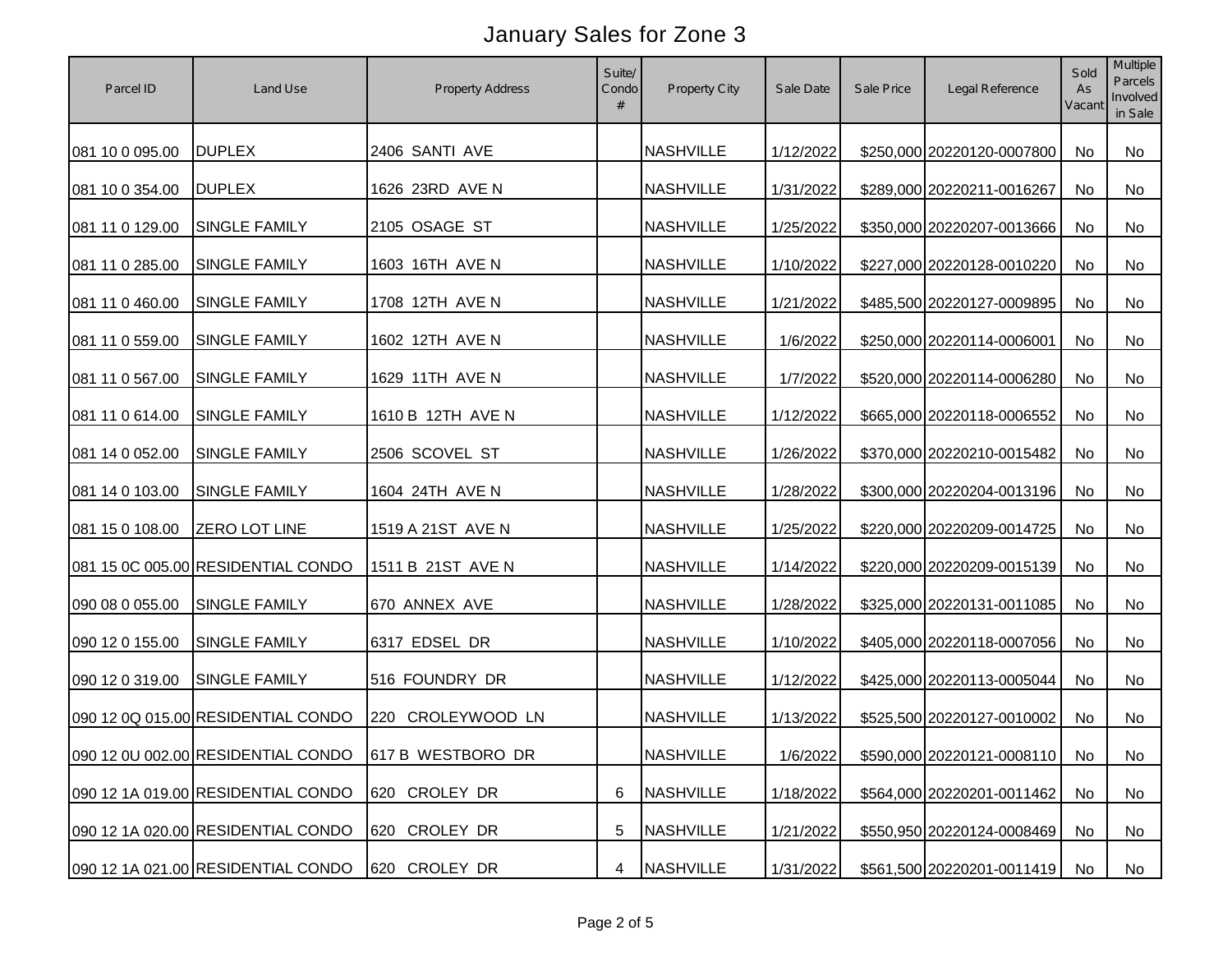| Parcel ID                     | Land Use                           | <b>Property Address</b>  | Suite/<br>Condo<br># | Property City    | Sale Date | Sale Price | Legal Reference               | Sold<br>As<br>Vacant | Multiple<br>Parcels<br>Involved<br>in Sale |
|-------------------------------|------------------------------------|--------------------------|----------------------|------------------|-----------|------------|-------------------------------|----------------------|--------------------------------------------|
|                               | 090 12 4C 001.00 RESIDENTIAL CONDO | 636 A WESTBORO DR        |                      | <b>NASHVILLE</b> | 1/31/2022 |            | \$499,000 20220210-0015709    | No                   | No                                         |
|                               | 090 12 4J 002.00 RESIDENTIAL CONDO | 569 B CROLEY DR          |                      | <b>NASHVILLE</b> | 1/31/2022 |            | \$699,000 20220203-0012768    | No                   | No                                         |
| 090 15 0 061.00               | <b>SINGLE FAMILY</b>               | 479 ANNEX AVE            |                      | <b>NASHVILLE</b> | 1/12/2022 |            | \$404,250 20220202-0012088    | No                   | No                                         |
| 090 16 0 085.00               | SINGLE FAMILY                      | 6214 HENRY FORD DR       |                      | <b>NASHVILLE</b> | 1/19/2022 |            | \$775,000 20220131-0010729    | No                   | No                                         |
| 090 16 0 133.00               | <b>SINGLE FAMILY</b>               | 524 STARLINER DR         |                      | <b>NASHVILLE</b> | 1/14/2022 |            | \$392,500 20220128-0010208    | No                   | No                                         |
|                               | 091 01 0U 001.00 RESIDENTIAL CONDO | 6220 MORROW RD           |                      | <b>NASHVILLE</b> | 1/5/2022  |            | \$530,000 20220207-0013721    | No                   | No                                         |
|                               | 091 01 0U 002.00 RESIDENTIAL CONDO | 6222 MORROW RD           |                      | <b>NASHVILLE</b> | 1/13/2022 |            | \$500,000 20220119-0007366    | No                   | No                                         |
| 091 02 0 610.00               | <b>SINGLE FAMILY</b>               | 5607 A CALIFORNIA AVE    |                      | <b>NASHVILLE</b> | 1/3/2022  |            | \$645,000 20220131-0010799    | No                   | No                                         |
|                               | 091 02 0A 001.00 RESIDENTIAL CONDO | 6021 NEW YORK AVE        |                      | <b>NASHVILLE</b> | 1/14/2022 |            | \$585,000 20220128-0010320    | No                   | No                                         |
|                               | 091 02 3M 002.00 RESIDENTIAL CONDO | 6004 B PENNSYLVANIA AVE  |                      | <b>NASHVILLE</b> | 1/27/2022 |            | \$579,900 20220201-0011507    | No                   | No                                         |
|                               | 091 02 3R 002.00 RESIDENTIAL CONDO | 6006 B PENNSYLVANIA AVE  |                      | <b>NASHVILLE</b> | 1/12/2022 |            | \$615,000 20220121-0008196    | No                   | No                                         |
|                               | 091 03 0B 041.00 RESIDENTIAL CONDO | 1633 54TH AVE N          | 21                   | <b>NASHVILLE</b> | 1/12/2022 |            | \$430,000 20220113-0005024    | No                   | No                                         |
|                               | 091 03 0C 004.00 RESIDENTIAL CONDO | 1638 54TH AVE N          |                      | 104 NASHVILLE    | 1/21/2022 |            | \$425,000 20220202-0012128    | No                   | No                                         |
|                               | 091 03 0C 026.00 RESIDENTIAL CONDO | 1632 54TH AVE N          |                      | <b>NASHVILLE</b> | 1/14/2022 |            | \$292,000 20220126-0009452    | No                   | No                                         |
| 091 05 0 076.00               | <b>SINGLE FAMILY</b>               | 621 WACO DR              |                      | <b>NASHVILLE</b> | 1/26/2022 |            | \$360,000 20220225-0021808    | No                   | No                                         |
|                               | 091 05 1C 027.00 RESIDENTIAL CONDO | <b>VERNON CIR</b><br>501 |                      | <b>NASHVILLE</b> | 1/25/2022 |            | \$445,000 20220210-0015509    | No                   | No                                         |
| 091 06 0 057.00 SINGLE FAMILY |                                    | 927 MARILYN RD           |                      | <b>NASHVILLE</b> | 1/21/2022 |            | \$265,000 20220203-0012865 No |                      | No                                         |
| 091 06 0 148.00               | <b>SINGLE FAMILY</b>               | 5805 COUCH DR            |                      | <b>NASHVILLE</b> | 1/18/2022 |            | \$150,000 20220127-0009745    | No                   | No                                         |
| 091 06 0 170.00               | <b>SINGLE FAMILY</b>               | 1111 57TH AVE N          |                      | <b>NASHVILLE</b> | 1/18/2022 |            | \$370,000 20220209-0015075    | No                   | No                                         |
| 091 06 0 234.00               | <b>SINGLE FAMILY</b>               | 5407 A LOUISIANA AVE     |                      | <b>NASHVILLE</b> | 1/18/2022 |            | \$470,000 20220209-0014741    | No                   | No                                         |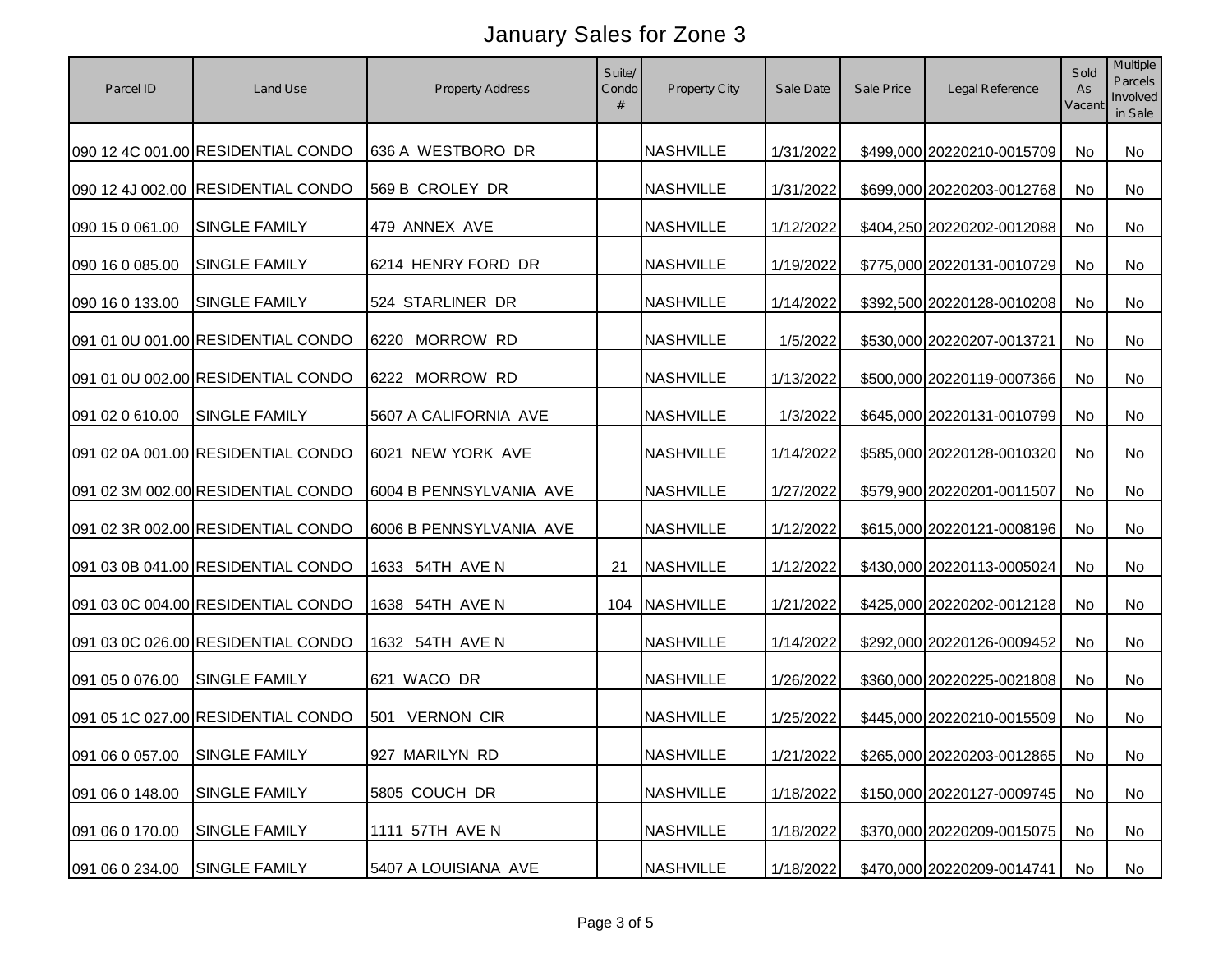| Parcel ID        | Land Use                           | <b>Property Address</b> | Suite/<br>Condo<br># | Property City    | Sale Date | Sale Price | Legal Reference            | Sold<br>As<br>Vacant | Multiple<br>Parcels<br>Involved<br>in Sale |
|------------------|------------------------------------|-------------------------|----------------------|------------------|-----------|------------|----------------------------|----------------------|--------------------------------------------|
| 091 06 0 340.00  | <b>SINGLE FAMILY</b>               | 5505 A LOUISIANA AVE    |                      | <b>NASHVILLE</b> | 1/7/2022  |            | \$450,000 20220111-0003693 | <b>No</b>            | <b>No</b>                                  |
| 091 06 0 347.00  | <b>SINGLE FAMILY</b>               | 1004 57TH AVE N         |                      | <b>NASHVILLE</b> | 1/26/2022 |            | \$455,000 20220127-0010025 | No                   | No                                         |
| 091 06 0 367.00  | <b>SINGLE FAMILY</b>               | 5606 A LOUISIANA AVE    |                      | <b>NASHVILLE</b> | 1/13/2022 |            | \$600,000 20220114-0005965 | <b>No</b>            | No                                         |
| 091 06 0 441.00  | <b>SINGLE FAMILY</b>               | 5708 A TENNESSEE AVE    |                      | <b>NASHVILLE</b> | 1/14/2022 |            | \$645,000 20220118-0006763 | <b>No</b>            | No                                         |
|                  | 091 06 0J 001.00 RESIDENTIAL CONDO | 5711 MORROW RD          |                      | <b>NASHVILLE</b> | 1/20/2022 |            | \$605,000 20220126-0009450 | <b>No</b>            | No                                         |
|                  | 091 06 1A 002.00 RESIDENTIAL CONDO | 6012 B MORROW RD        |                      | <b>NASHVILLE</b> | 1/28/2022 |            | \$665,000 20220218-0019331 | No                   | No                                         |
|                  | 091 06 2A 002.00 RESIDENTIAL CONDO | 1402 55TH AVE N         |                      | <b>NASHVILLE</b> | 1/28/2022 |            | \$799,900 20220131-0010853 | No                   | No                                         |
|                  | 091 06 4M 002.00 RESIDENTIAL CONDO | 5615 B TENNESSEE AVE    |                      | <b>NASHVILLE</b> | 1/31/2022 |            | \$699,000 20220202-0012237 | No                   | No                                         |
| 091 07 0 136.00  | <b>SINGLE FAMILY</b>               | 5007 A TENNESSEE AVE    |                      | <b>NASHVILLE</b> | 1/28/2022 |            | \$785,000 20220203-0012789 | No                   | No                                         |
| 091 08 0 260.00  | <b>SINGLE FAMILY</b>               | 933 42ND AVE N          |                      | <b>NASHVILLE</b> | 1/18/2022 |            | \$674,996 20220127-0010007 | No                   | No                                         |
|                  | 091 08 0O 001.00 RESIDENTIAL CONDO | 4604 A MICHIGAN AVE     |                      | <b>NASHVILLE</b> | 1/5/2022  |            | \$640,000 20220105-0002339 | No                   | No                                         |
| 091 09 0 192.00  | <b>SINGLE FAMILY</b>               | 5907 MAXON AVE          |                      | <b>NASHVILLE</b> | 1/11/2022 |            | \$355,000 20220127-0009834 | No                   | No                                         |
|                  | 091 09 4H 001.00 RESIDENTIAL CONDO | 620 A EASTBORO DR       |                      | <b>NASHVILLE</b> | 1/18/2022 |            | \$637,500 20220124-0008505 | No                   | No                                         |
| 091 09 4l 001.00 | <b>RESIDENTIAL CONDO</b>           | 618 A EASTBORO DR       |                      | <b>NASHVILLE</b> | 1/18/2022 |            | \$645,900 20220202-0012545 | No                   | No                                         |
| 091 09 4l 002.00 | <b>RESIDENTIAL CONDO</b>           | 618 B EASTBORO DR       |                      | <b>NASHVILLE</b> | 1/19/2022 |            | \$639,900 20220201-0011251 | No                   | <b>No</b>                                  |
|                  | 091 09 4K 001.00 RESIDENTIAL CONDO | 524 A STEVENSON ST      |                      | <b>NASHVILLE</b> | 1/21/2022 |            | \$700,000 20220202-0012487 | <b>No</b>            | No                                         |
|                  | 091 09 4K 002.00 RESIDENTIAL CONDO | 524 B STEVENSON ST      |                      | <b>NASHVILLE</b> | 1/21/2022 |            | \$700,000 20220124-0008574 | No                   | No                                         |
|                  | 091 10 0P 004.00 RESIDENTIAL CONDO | 511 B SNYDER AVE        |                      | <b>NASHVILLE</b> | 1/28/2022 |            | \$546,500 20220210-0015795 | No                   | No                                         |
|                  | 091 10 0W 011.00 RESIDENTIAL CONDO | 5825 LESLIE AVE         |                      | <b>NASHVILLE</b> | 1/4/2022  |            | \$450,000 20220118-0006738 | No                   | No                                         |
|                  | 091 10 3B 002.00 RESIDENTIAL CONDO | 5711<br>ROBERTSON AVE   |                      | <b>NASHVILLE</b> | 1/11/2022 |            | \$589,900 20220113-0005245 | No                   | No                                         |